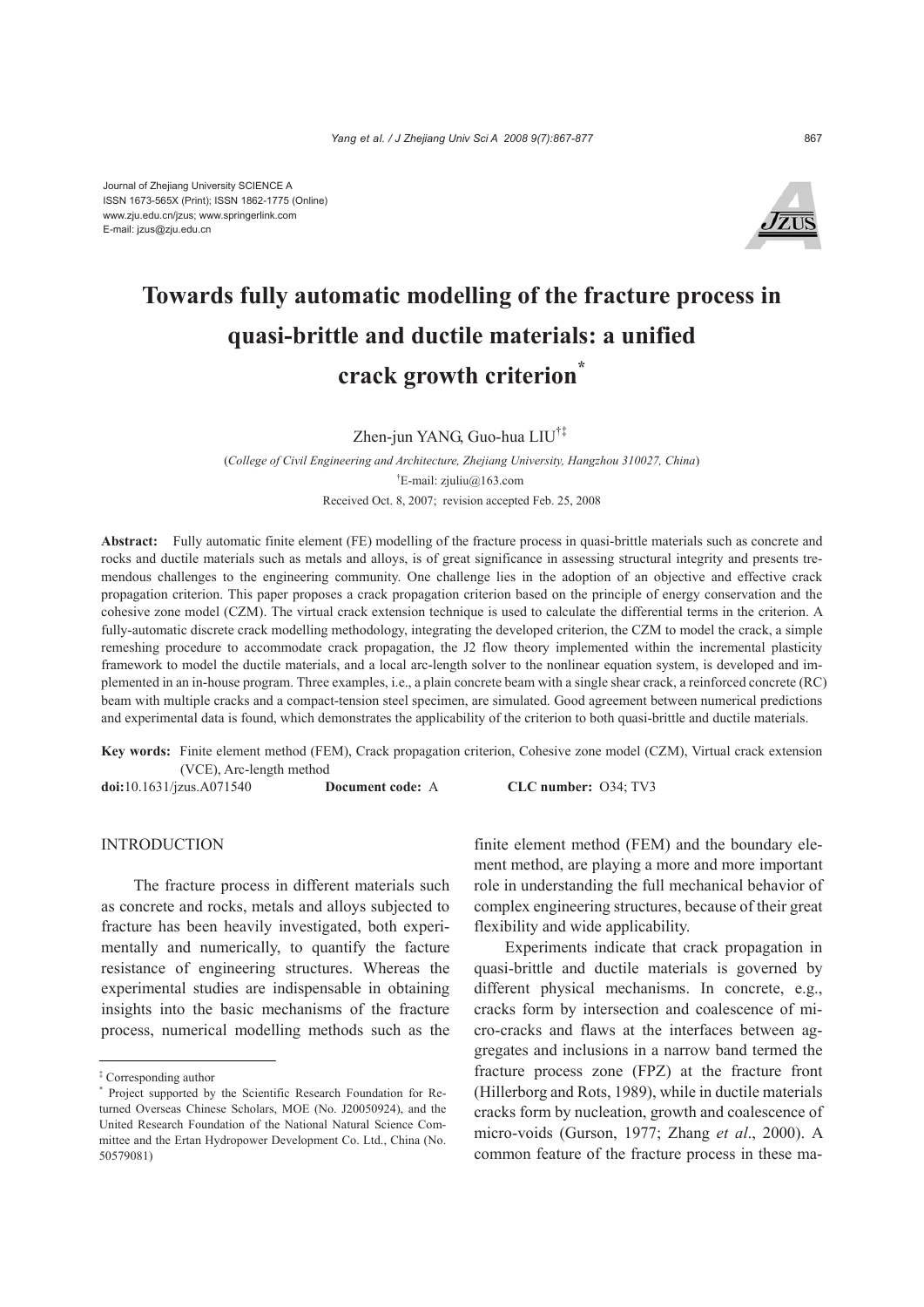terials is that cracking is accompanied with gradual energy dissipation in FPZ as the crack opens. The difference is that outside FPZ, the concrete behaves almost linear-elastically whereas the ductile materials experience small-scale or large-scale plastic yielding. Since classic elasticity and plasticity theories have been long established as well as their numerical implementation in finite element method (FEM), successful modelling of fracture behaviour in both materials is now very much dependent upon accurate modelling of FPZ.

Two types of constitutive models are now widely used to simulate the microscopic separation mechanism in FPZ: the cohesive zone models (CZMs) and crack band models (CBMs). It may be noted that CZMs are more frequently termed cohesive crack models or fictitious crack models for concrete as originally proposed by Hillerborg *et al.*(1976). The CZMs are often implemented by nodal force release procedures or, more generally, by nonlinear cohesive interface elements (CIEs) with zero initial thickness, whose constitutive relations are characterized by transferred tractions versus crack surface relative displacement relations (e.g., Bocca *et al.*, 1991; Rots, 1991; Xie and Gerstle, 1995; Tvergaard and Hutchinson, 1992; 1996; Siegmund and Brocks, 2000; Li and Siegmund, 2002; Li and Chandra, 2003). The CBMs model the FPZ with continuum elements with a fixed thickness. Accordingly, two types of crack models are widely used to implement the constitutive models for FPZ, i.e., discrete crack models and smeared crack models. In modelling single tensile crack propagation in plain concrete beams, both discrete and smeared models are able to satisfactorily predict crack trajectories and load-displacement responses (Yang and Proverbs, 2004). However, both have only achieved limited success in modelling multiple distributed crack propagation in concrete structures such as reinforced concrete (RC) beams, with the smeared crack model being far more popular because of its computational convenience (ACI Report 446.3R-97, 1997). It may be noted that discrete crack models have distinct advantages over smeared models where information such as the detailed cracking path, crack spacing and crack width are of interest. Modelling ductile fracture is far less developed than modelling quasi-brittle fracture because of the extra complexities related to the material plasticity. Most of the existing finite element (FE) simulations of ductile crack propagation, either using CZMs or CBMs, modelled Mode-I fracture in symmetric specimens subjected to symmetric loading conditions. In these cases the cracking path is a priori (along the structural symmetry line) and thus interface elements in CZMs or void-containing cell elements in CBMs can be pre-inserted in FE meshes. The surface energy dissipation is then modelled by a gradual strain softening of these elements. In this way there is no need to judge when and in which direction a crack will propagate, i.e., an explicit crack propagation criterion is not needed. This, however, comes with high computational demands and restrictions in modelling practical fracture problems often subjected to complex loading conditions.

This paper proposes an explicit crack propagation criterion, based on the Griffith energy concept and the CZM, with a view to developing an effective and efficient FE tool for fully automatic modelling of crack propagation in practical structures made up of different materials. The purposes of this paper are: (1) to present the criterion and discuss its wide applicability in the sense that it can be used to model fracture behaviour in quasi-brittle and ductile materials; (2) to implement the criterion in the finite element context so that a unified numerical framework can be used for modelling fracture in the above materials. This should be conceptually an important advance, considering that the existing numerical simulations of crack propagation in different materials are mostly carried out separately by different numerical models; (3) to validate the criterion by modelling typical examples with well-documented experimental data. The paper first presents in detail the derivation of the proposed criterion. A fully automatic modelling methodology of crack propagation is then briefly described. Three examples, i.e., a plain concrete beam with a single mixed-mode crack, a reinforced concrete beam with multiple cracks and a compact-tension steel specimen are then modelled and the numerical results are discussed.

### DERIVATION OF THE CRITERION

The fundamental principle of energy conservation with respect to unit area crack extension, based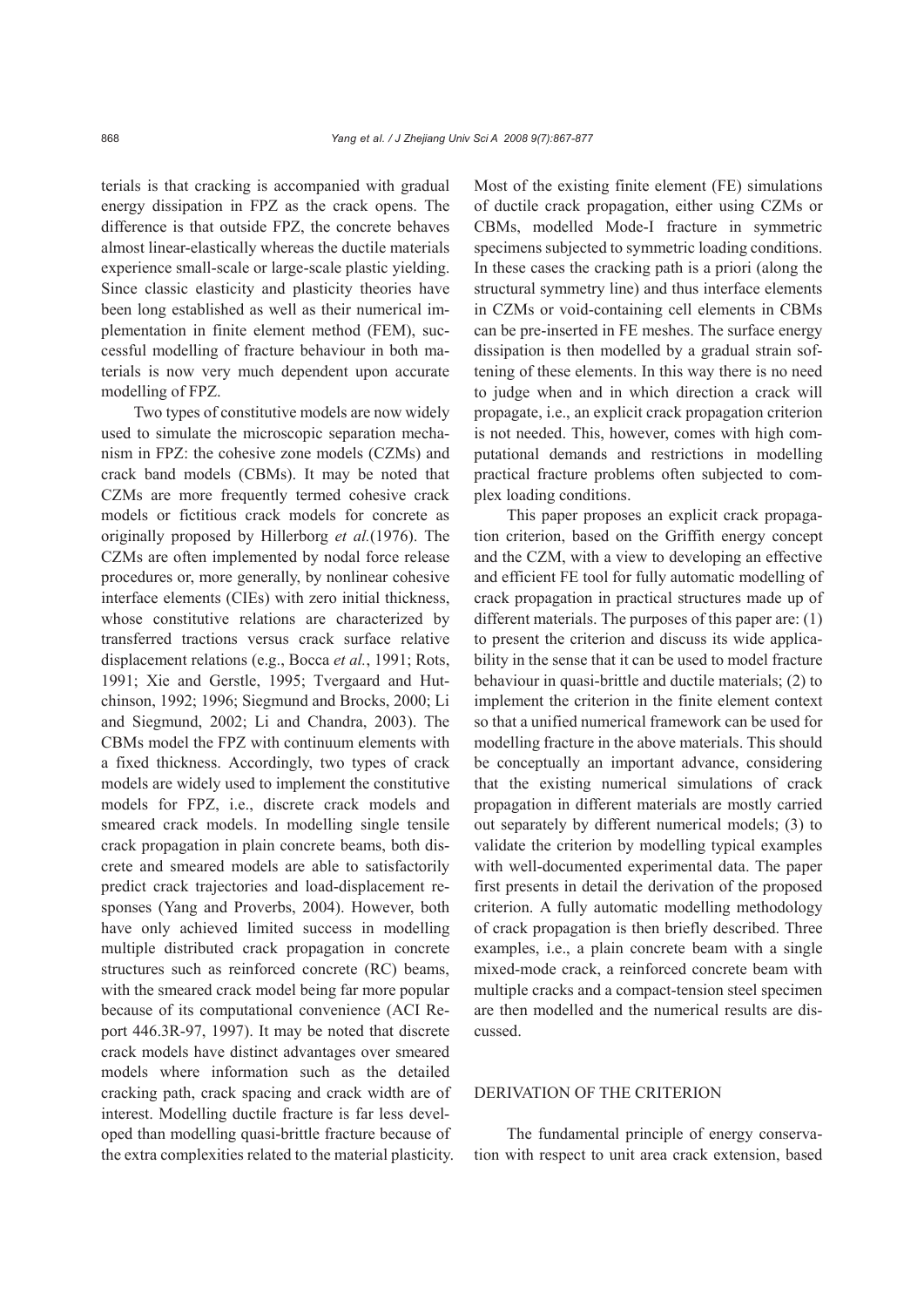on which Griffith (1921) developed the first fracture mechanics criterion, can be mathematically stated as:

$$
T_{\rm r} = \frac{\partial}{\partial A} (W_{\rm F} - U_{\rm e} - U_{\rm p} - E_{\rm s})
$$
  
\n
$$
\begin{cases}\n> 0, & \text{when crack propagates,} \\
= 0, & \text{when the critical condition,} \\
< 0, & \text{when crack does not propagate,} \\
\end{cases}
$$
 (1)

where  $U_e$  and  $U_p$  are the elastic strain energy and the plastic strain energy of the system, respectively.  $W_F$  is the work done by the externally applied loadings, *E*s is the surface dissipated energy and *A* is the total crack surface area. The result of the first two terms in Eq.(1) is the strain energy release rate which can be regarded as a driving force of crack growth *G*:

$$
G = \frac{\partial (W_{\rm F} - U_{\rm e})}{\partial A}.
$$
 (2a)

The last two terms represent the plastic energy dissipation rate and the energy dissipation rate due to crack surface separation. The summation of them represents the crack growth resistance, which is termed "energy dissipation rate" *R* in (Turner and Kolednik, 1994; Siegmund and Brocks, 2000; Li and Chandra, 2003)

$$
R = \frac{\partial (U_{\text{p}} + E_{\text{s}})}{\partial A}.
$$
 (2b)

Therefore, Eq.(1) shows that when the crack driving force exceeds the crack resistance force, the crack will propagate.

A planar system subjected to surface traction vector *t* and body force vector *b* with a propagating crack is illustrated in Fig.1. The crack is represented by the CZM characterized by the tangential traction *σ* vs crack opening displacement (COD) relation and the shear stress  $\tau$  vs crack sliding displacement (CSD) relation. The plastic zone shown in Fig.1 is only for illustration.

The differentiation in Eq.(1) can be evaluated numerically by various methods in an elastic-plastic context such as line contour integration, continuum area integration, virtual crack extension (VCE) methods and direct evaluation of the potential energy

change due to a small crack extension. The VCE (Hellen, 1975) is used in this study.



Fig.1 Planar elastic-plastic system subjected to mixed-mode fracture

In the context of the FEM, the external work and the total strain energy of the system *U* can be expressed respectively as:

$$
W_{\rm F} = \boldsymbol{u}^{\rm T} \boldsymbol{F},\tag{3a}
$$

$$
U = U_{\rm e} + U_{\rm p} = \int_{V} W dV, \tag{3b}
$$

where  $V$  is the system volume,  $\boldsymbol{u}$  the nodal displacement vector, F the nodal equivalent force vector and *W* the total strain energy density. The volume integration in Eq.(3b) can be carried out in an element-by-element way. The strain energy of each element is calculated first using the Gauss quadrature and then a summation is carried out for all the elements as

$$
U = \sum_{NE} \sum_{j=1}^{2} \sum_{k=1}^{2} \{ J(\eta_j, \xi_k) \cdot W(\eta_j, \xi_k) \}.
$$
 (4)

A 2×2 Gauss quadrature is used in Eq.(4). *NE* is the total element number.  $W(\eta_i, \xi_k)$  is the strain energy density at the Gauss point  $(i, k)$  of an element where  $\eta_i$ and  $\xi_k$  are the isoparametric coordinates of this Gauss point.  $J(\eta_j, \xi_k)$  is the product of the weighting factor and the determinant of the element Jacobian matrix at the Gauss point  $(j, k)$ . The strain energy density can be expressed as (the indices in the parenthesis for  $J(\eta_i, \xi_k)$ ) and  $W(\eta_i, \xi_k)$  are dropped for simplification thereafter):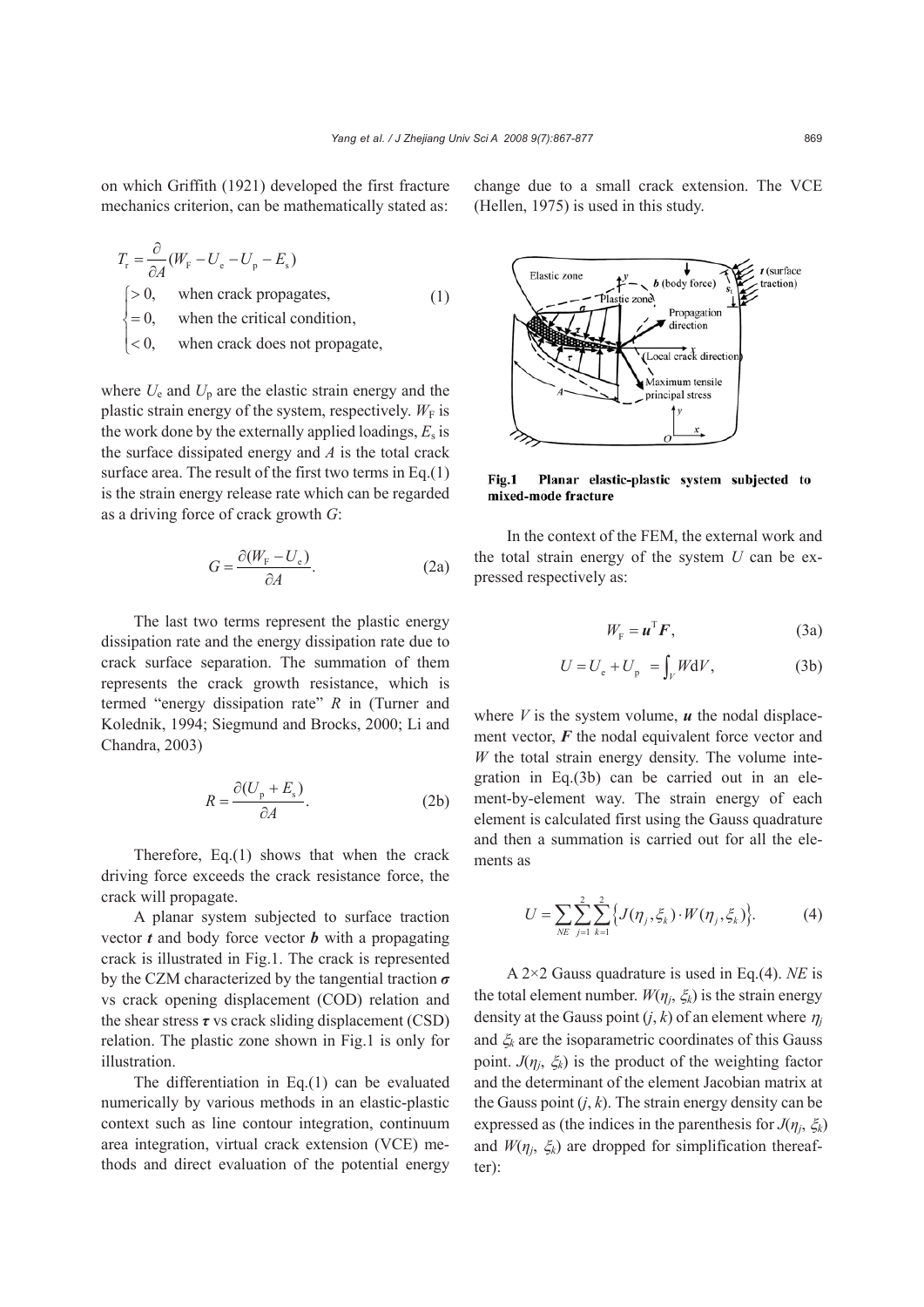$$
W = \int_0^{\mathcal{E}_{mn}} \sigma^{\mathrm{T}} \mathrm{d}\mathcal{E}, \tag{5}
$$

where  $\sigma$  and  $\varepsilon$  are stress and strain vectors at a Gauss point, respectively.  $\varepsilon_{mn}$  is the strain vector of current iterative step. For a non-linear elastic material behaviour, or an elastic-plastic one under proportional loading,

$$
\frac{\partial W}{\partial A} = \frac{\partial W}{\partial \varepsilon} \frac{\partial \varepsilon}{\partial A} = \sigma^{\mathrm{T}} \frac{\partial \varepsilon}{\partial A}.
$$
 (6)

Substituting Eqs.(3) $\sim$ (6) into Eq.(1) leads to

$$
T_{\rm r} = -\frac{\partial E_{\rm s}}{\partial A} - \sum_{NE} \sum_{j=1}^{2} \sum_{k=1}^{2} \left\{ \frac{\partial J}{\partial A} W + J \sigma^{\rm T} \frac{\partial \varepsilon}{\partial A} \right\} + \frac{\partial u^{\rm T}}{\partial A} F + u^{\rm T} \frac{\partial F}{\partial A}.
$$
 (7)

Considering a small deformation we have

$$
\frac{\partial \varepsilon}{\partial A} = \frac{\partial (Bu)}{\partial A} = \frac{\partial B}{\partial A} u + B \frac{\partial u}{\partial A},
$$
 (8)

where  $\boldsymbol{B}$  is the strain matrix. Substituting Eq.(8) into Eq.(7) and noticing that the last term of Eq.(7) is zero, because the applied external loads do not change with the VCE, we have

$$
T_{\rm r} = -\frac{\partial E_{\rm s}}{\partial A} - \sum_{NE} \sum_{j=1}^{2} \sum_{k=1}^{2} \left\{ \frac{\partial J}{\partial A} W + J \sigma^{\rm T} \frac{\partial B}{\partial A} u \right\} + \frac{\partial u^{\rm T}}{\partial A} \left[ \sum_{NE} \sum_{j=1}^{2} \sum_{k=1}^{2} \left\{ J \sigma^{\rm T} B \right\} + F \right].
$$
 (9)

The first term in Eq.(9), i.e., the surface energy dissipation rate, can be expressed as (Xie and Gerstle, 1995)

$$
\frac{\partial E_s}{\partial A} = \int \frac{\partial \boldsymbol{d}_r}{\partial A} \, \boldsymbol{s}_t \, \mathrm{d} \, A,\tag{10}
$$

where  $d_f = [ COD, CSD]^T$  is the relative displacement vector of the crack surface and  $s_t = [\sigma, \tau]^T$  is the transferred stress vector. Fig.2 illustrates using two four-node CIEs to model the FPZ. These CIEs are special in that they use linear  $d_r$  distribution along

their length and nonlinear  $s_t$  distribution (Xie, 1995). Relating  $d_r$  with the global nodal displacements by a linear shape function matrix *M* yields

$$
\frac{\partial E_s}{\partial A} = \int \frac{\partial (M^{\mathrm{T}} u)}{\partial A} s_t \mathrm{d}A = \int \left[ u^{\mathrm{T}} \frac{\partial M}{\partial A} + \frac{\partial u^{\mathrm{T}}}{\partial A} M \right] s_t \mathrm{d}A
$$

$$
= u^{\mathrm{T}} \int \frac{\partial M}{\partial A} s_t \mathrm{d}A + \frac{\partial u^{\mathrm{T}}}{\partial A} \int M s_t \mathrm{d}A. \tag{11}
$$



**Fig.2 Modelling of FPZ in ductile materials with 4-node cohesive interface elements. (a) Real crack and FPZ at the fracture front; (b) Traction** *σ* **distribution along FPZ; (c) 4-node cohesive interface elements for FPZ**

Substituting Eq. $(11)$  into Eq. $(9)$  we have

$$
T_{\rm r} = -\sum_{NE} \sum_{j=1}^{2} \sum_{k=1}^{2} \left\{ \frac{\partial J}{\partial A} W + J \sigma^{\rm T} \frac{\partial B}{\partial A} u \right\} - u^{\rm T} \int \frac{\partial M}{\partial A} s_{\rm t} \, dA
$$

$$
+ \frac{\partial u^{\rm T}}{\partial A} \left[ \sum_{NE} \sum_{j=1}^{2} \sum_{k=1}^{2} \left\{ J \sigma^{\rm T} B \right\} + F - \int M s_{\rm t} \, dA \right]. \tag{12}
$$

The last term in the bracket is the difference between the internal and external forces and should be zero when an equilibrium state is established. Therefore the energy criterion for ductile crack propagation becomes

$$
-\sum_{NE}\sum_{j=1}^{2}\sum_{k=1}^{2}\left\{\frac{\partial J}{\partial A}W+J\boldsymbol{\sigma}^{T}\frac{\partial \boldsymbol{B}}{\partial A}\boldsymbol{u}\right\}-\boldsymbol{u}^{T}\int\frac{\partial M}{\partial A}\boldsymbol{s}_{t}dA
$$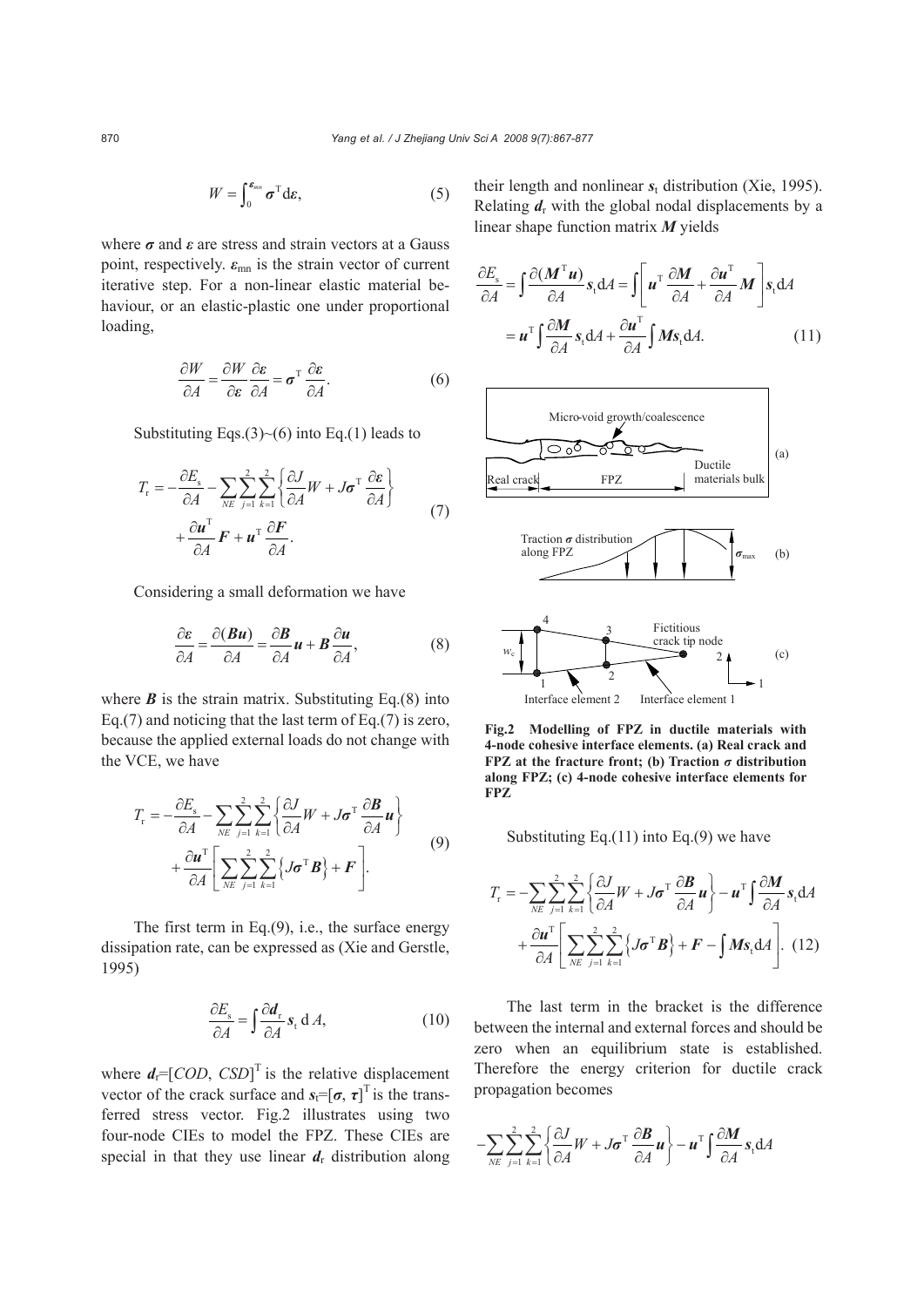$3)$ 

 $\geq 0$ , when crack propagates,

$$
\left\{\n= 0, \text{ when the critical condition, } (1
$$

 $\leq 0$ , when crack does not propagate,

One can notice that when deriving the criterion, no assumptions are made on the fracture mode and the size of the plasticity zone. Thus the criterion is applicable for both Mode-I and mixed-mode fracture problems involving either small-scale or large-scale yielding. Although Fig.1 illustrates the planar system, the derivation for 3D problems is virtually identical except that 3D surface CIEs should be used to model the CZM. The limitation of this criterion is that in deriving Eq.(6), a non-linear elastic material behaviour, or an elastic-plastic one under proportional loading (without unloading), must be assumed.

For quasi-brittle fracture where the bulk material behaves linear-elastically, the first term in Eq.(13) can be explicitly expressed by the stiffness matrices of FEs and this criterion reduces to the criterion originally derived by Xie and Gerstle (1995) as

$$
-\frac{1}{2}u^{\mathrm{T}}\frac{\partial K}{\partial A}u - u^{\mathrm{T}}\int \frac{\partial M}{\partial A}s_{\mathrm{t}}\mathrm{d}A
$$
  
\n
$$
\begin{cases}\n>0, & \text{when crack propagates,} \\
=0, & \text{when the critical condition,} \\
<0, & \text{when crack does not propagate,} \n\end{cases}
$$
\n(14)

where  $\vec{K}$  is the total stiffness matrix of the elastic bulk. Eqs.(13) and (14) can then be calculated using a finite difference procedure with a virtual crack extension Δ*A*. The simplest VCE is to move only the crack-tip elements so only crack-tip elements contribute to Eqs.(13) and (14) (Xie and Gerstle, 1995) and their evaluation becomes trivial.

# FULLY AUTOMATIC DISCRETE CRACK MODELLING METHODOLOGY

Fully automatic simulations of discrete crack propagation based on CZM in practical problems (e.g., RC beams) need a number of highly sophisticated constitutive models and corresponding numerical models, and a set of numerical algorithms to solve equation systems with high nonlinearity resulting

from coupling of material plasticity, strain-softening of interface elements representing cracks and continuous boundary changes. The most critical components may include: the constitutive law for CZM simulating the strain-softening of nonlinear CIEs, the crack propagation criterion, the remeshing procedure to change the FE mesh to accommodate crack propagation, the mesh-mapping techniques to transfer structural responses from old FE meshes to new ones, and the numerical algorithms to solve the nonlinear equation systems. Fig.3 shows a very simplified flowchart in automatic modelling of discrete cohesive crack propagation. Once the criterion Eq.(13) or Eq.(14) is met, a CIE is automatically inserted in the propagating direction and all the topological information of the FE mesh is correspondingly changed. The crack is assumed to propagate in the direction perpendicular to the principal tensile stress at the crack tip. A local normal plane arc-length constraint method (May and Duan, 1997) and the modified Newton-Raphson iterative procedure are used to solve the nonlinear equation system. Readers are referred to a previous study (Yang and Chen, 2004) for further information.

The associated J2 flow theory (von Mises yielding criterion) with an isotropic hardening is implemented within the incremental plasticity framework to model the constitutive behaviour of the



**Fig.3 Simplified flowchart of automatic cohesive crack propagation using FEM**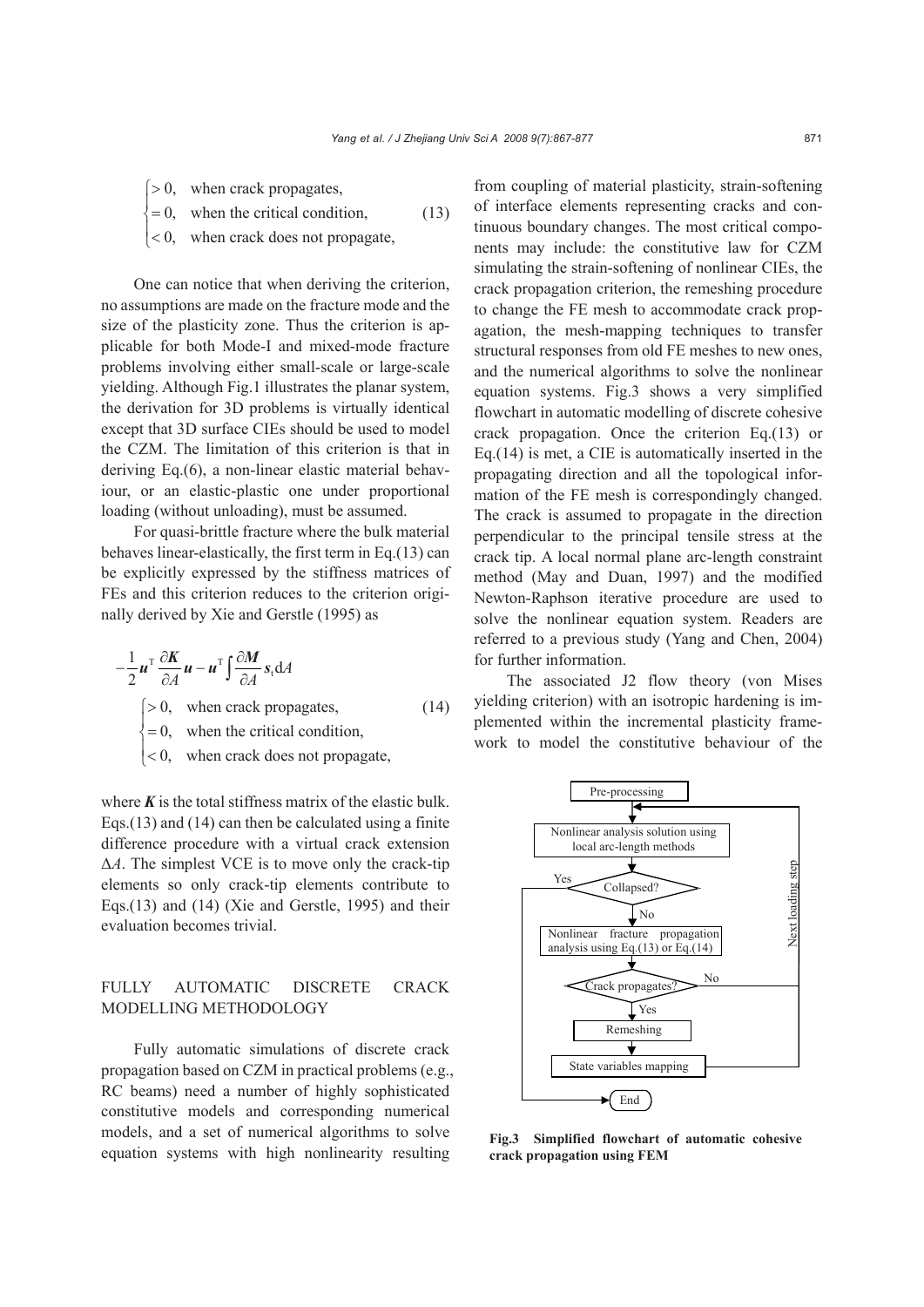ductile materials. It should be noted that when the incremental plasticity with J2 flow theory is used, unloading is not allowed, otherwise Eq.(6) will be invalidated.

# NUMERICAL EXAMPLES, RESULTS AND DISCUSSION

The first example is the four-point single-edge notched shear (SENS) beam which is first tested and analysed by Arrea and Ingraffea (1982). This shear beam has since become a benchmark for the purpose of mixed-mode crack propagation analysis using FEM (Rots and de Borst, 1987; Xie and Gerstle, 1995). Its geometry, boundary conditions and material properties are shown in Fig.4. The constitutive law of the nonlinear CIEs, i.e., the normal traction vs crack opening displacement (*σ*-COD) curve, is represented by Petersson (1981)'s bilinear model as shown in Fig.5. The concrete has Young's modulus 24.8 GPa, Poisson's ratio 0.18 and tensile strength  $f_f$ =4.0 MPa. The following parameters are obtained



**Fig.4 SENS beam for mixed-mode crack propagation (unit: mm)** 



**Fig.5 Petersson's bilineare** *σ* **- COD curve for quasibrittle fracture**

from the fracture energy  $G_f$ =150 N/m which is the area under the  $\sigma$ -COD curve:  $\sigma_0 = f_t = 4.0$  MPa,  $w_c$ =0.135 mm,  $\sigma_1$ =1.33 MPa and  $w_1$ =0.03 mm. The value of  $w_0$  is assumed as 0.0001 mm with a high initial stiffness  $k_0$ =40000 MPa/mm. A plane stress condition is assumed.

Fig.6a shows the initial FE mesh and Figs 6b~6e illustrate the cracking process of the beam, which is fully automatically modelled by the discrete crack modelling approach. The predicted cracking processes and the curved crack trajectories are in very good agreement with the experimental observations. One can see that during the simulation, the FE meshes are gradually refined around the cracks as they propagate. Fig.6f compares the predicted load vs crack mouth sliding displacement (CMSD) curves with the experimental data. Again excellent agreements can be seen.

A simply supported RC beam OA-2 tested under a concentrated load at the mid-span by Bresler and Scordelis (1963) is modeled as the second example. It has a length of 5029 mm with a shear span of 4572 mm and a cross-section of 305 mm×559 mm (12 in × 22 in) (Fig.7). It is reinforced with five  $9^{\#}$  high strength deformed steel bars with a total nominal cross-sectional area of  $3290 \text{ mm}^2$  at an effective depth of 466 mm. The beam is not reinforced with stirrups. The concrete has the following parameters: Young's modulus  $E=24.0$  GPa, the tensile strength  $f<sub>i</sub>=2.37$ MPa and the fracture energy  $G_f$ =100 N/m. The use of the same bilinear softening law (Fig.5) leads to the following parameters for CIEs:  $\sigma_0 = f_f = 2.37 \text{ MPa}$ ,  $w_c$ =0.152 mm,  $\sigma_1$ =0.79 MPa and  $w_1$ =0.034 mm. The value of  $w_0$  is assumed as 0.0001 mm with a high initial stiffness  $k_0$ =2400 MPa/mm. The steel bars have Young's modulus 200 GPa and average yield strength 552 MPa. The Poisson's ratios for the concrete and the steel bars are assumed here to be 0.18 and 0.3, respectively. A plane stress condition is assumed for the analysis. Only half of the beam is modeled considering symmetry. Fig.8a shows an initial FE mesh modeled for this RC beam. A special type of tension-softening elements is used to model the bon-slip behavior between the reinforcing bars and the surrounding concrete. Interested readers are referred to (Xie, 1995) for a full description of this type of elements.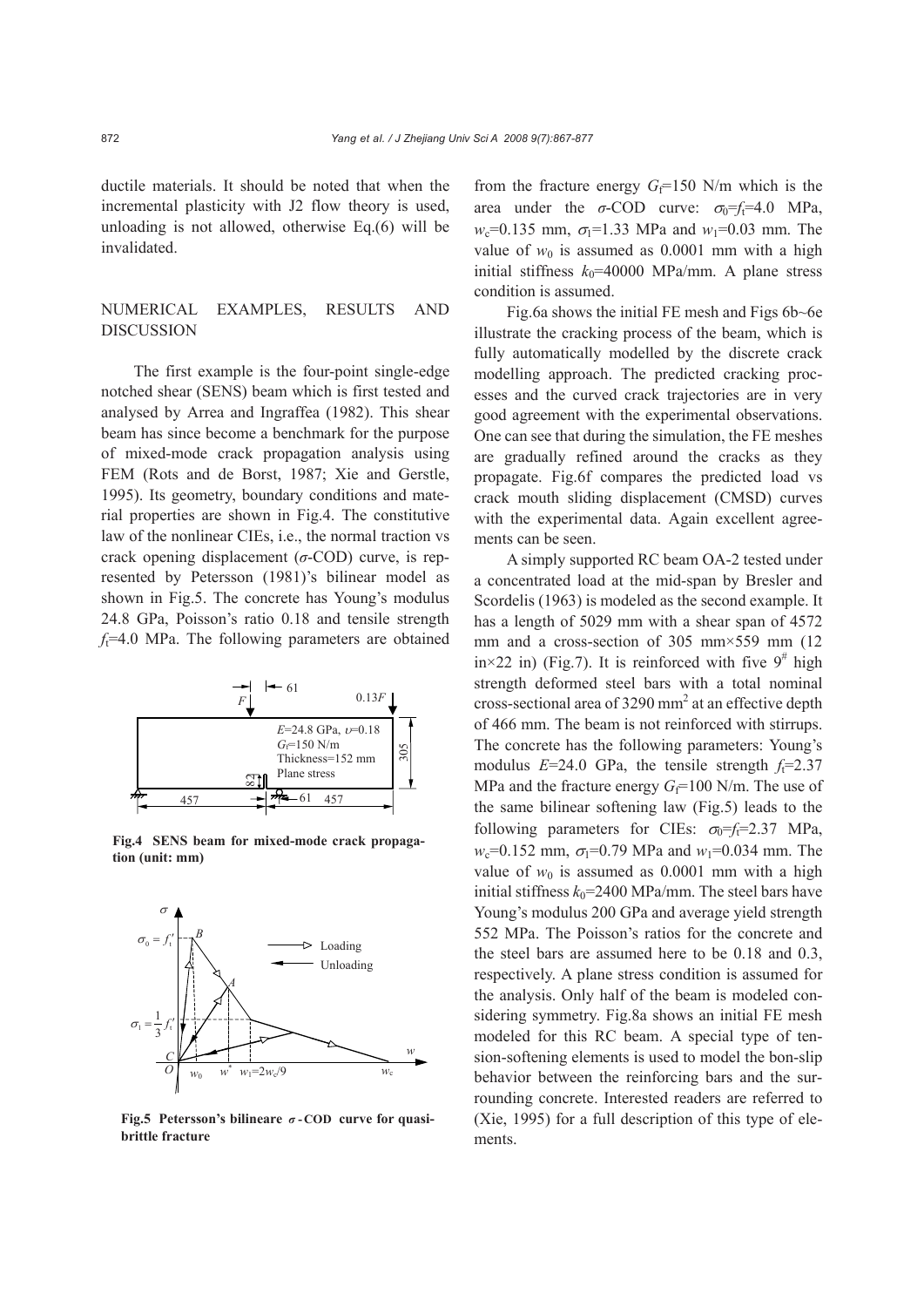

**Fig.6 Modelling single crack propagation in the beam SENS (displacement display scale=500). (a) Initial FE mesh; (b)** *F***=140 kN (peak load); (c)** *F***=120 kN; (d)** *F***=60 kN; (e)** *F***=20 kN (on collapse): 519 nodes and 25 interface elements; (f) Load-CMSD curves**



**Fig.7 RC beam OA-2 for multiple crack propagation modelling (unit: mm)**

Figs.8b~8f illustrate the cracking process of the beam, which was modeled fully automatically using the presented discrete crack model. The dotted lines are truss elements representing all the five steel bars. The predicted cracking process in general agrees well with experimental observations. It can be seen that the FE mesh has significantly changed in Figs.8b~8f from the initial mesh (Fig.8a). The numbers of elements, nodes and interface elements increase from 410, 420 and 0 to 926, 696 and 115, respectively. It is remarkable that the adopted remeshing procedure can adapt such dramatic changes. Fig.9a shows the test crack pattern (Bresler and Scordelis, 1963). This may be compared with the predicted one as shown in Fig.9b which is the same as that in Fig.8f except that the undeformed mesh is shown here. Within the shear span, the model predicted 17 cracks (a number of which may be still too small to be seen in a real test) compared with 13 observed in the test. Fig.10 shows the predicted load vs deflection relationship at the mid-span using the Strong Bond assumption. Test results are also shown for comparison. It can be seen that the prediction is in very close agreement with the test data for loading up to about 285 kN. Beyond this point the stiffness of the beam is slightly over-predicted. This is inevitable because the plasticity of concrete under compression and compression cracking has not been considered in the current model.

The third example is a compact tension specimen tested by Dhar *et al.*(2000). Fig.11 shows its geometry and dimensions. The specimen is made up of AISI-1095 spheroidized steel. Its Young's modulus, Poisson's ratio, yield strength  $\sigma_{v}$ , ultimate strength and ultimate strain, obtained from a tension test, are 210 GPa, 0.3, 497 MPa, 690 MPa and 0.15, respectively. A corresponding curve with a linear hardening modulus of about 1300 MPa is used as the effective plastic strain vs stress relation. A tri-linear *σ*-COD relation shown in Fig.12 is assumed as the constitutive law of the CIEs. The critical *J*-integral to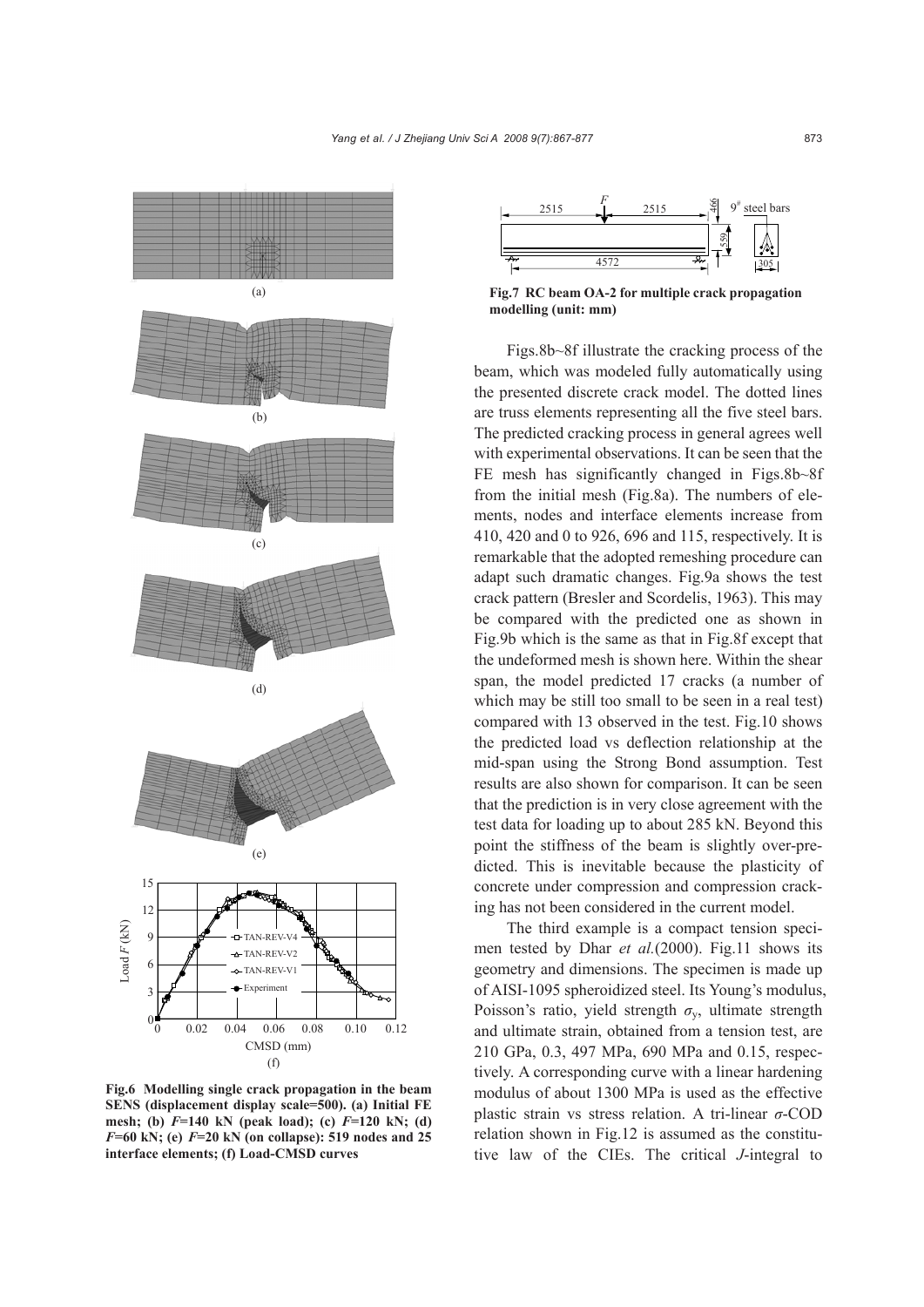

**Fig.8 Modelling multiple crack propagation in the RC beam OA-2 (displacement display scale=50). (a) Initial FE mesh, 410 elements and 420 nodes; (b)** *F***=73 kN, 484 nodes and 515 elements with 16 interface elements; (c)** *F***=115 kN, 552 nodes and 655 element with 51 interface elements; (d)** *F***=200 kN, 618 nodes and 790 elements with 81 interface elements; (e)** *F***=285 kN, 693 nodes and 962 elements with 111 interface elements; (f)** *F***=358 kN, 696 nodes and 926 elements with 115 interface elements**



**Fig.9 Crack patterns at failure of the RC beam OA-2. (a) Test result (south face); (b) Predicted result** 



**Fig.10 Predicted load vs deflection curve of the RC beam OA-2** 



**Fig.11 CT steel specimen (unit: mm)**

initiate a crack is 65 N/mm for the specimen (Dhar *et al.*, 2000). This value is assumed as the area under the *σ*-COD relation. The following parameters in Fig.12 are used: the cohesive strength *σ*max=750 MPa,  $δ<sub>c</sub>=0.116$  mm and  $δ<sub>2</sub>=0.058$  mm.  $δ<sub>1</sub>$  is assumed 0.001 mm to give a high initial stiffness of CIEs.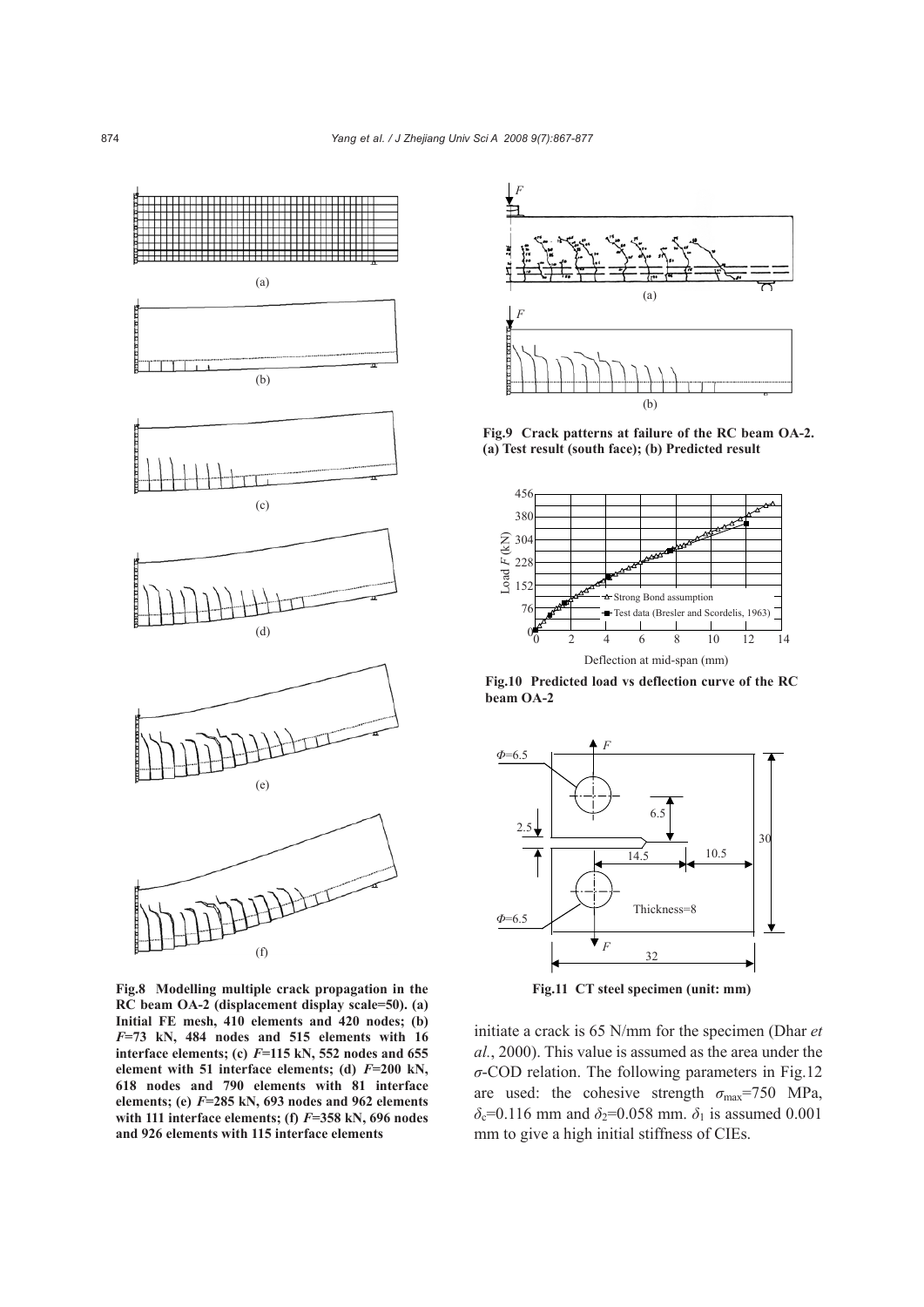

**Fig.12 Tri-linear** *σ***-COD curve for ductile fracture**

A plane strain condition is assumed. Because the method of pre-inserting CIEs on the cracking line does not involve an explicit crack growth criterion, its results should be solely determined by the assumed *σ*-COD relation for a given FE mesh. This method is therefore used and the results are compared with those from the automatic modelling methodology. Fig.13 shows a typical FE mesh with pre-inserted CIEs (Mesh *P*). Three initial FE meshes without pre-inserted CIEs, i.e., Mesh 1, Mesh 2 and Mesh 3 shown in Fig.14, whose densities differ mainly around the cracking line, are designed to investigate the mesh objectivity of the proposed criterion.

Fig.15 shows the evolutions of the cohesive crack zone and plasticity zone simulated by the automatic modelling approach using Mesh 2. In the several cracking steps of the early stage, no plasticity occurs in the bulk material. This is perhaps because the assumed cohesive strength  $\sigma_{\text{max}}$ =750 MPa is so low that the surface separation accounts for most of the dissipated energy. This is also noticed by Li and Chandra (2003). Different *σ*-COD relations may lead to dramatically different pictures. One can also see large-scale yielding appear in the later stages. A good similarity is seen between the evolutions of the cohesive crack zone and plasticity zone simulated from Mesh *P*, Mesh 1 and Mesh 2. Modelling of the finest mesh Mesh 3 fails to reach the peak load due to divergence.

Fig.16 shows the load-load point deflection curves from the test and the FE simulations. It can be seen that the curves from automatic modelling using the three FE meshes (Mesh 1, Mesh 2 and Mesh 3) almost coincide up to the peak points, which indicates that the proposed criterion is mesh-objective. The



**Fig.13 FE mesh with pre-inserted cohesive interface element (Mesh** *P***)**



**Fig.14 Initial FE meshes around the cracking line used in automatic crack propagation. (a) Mesh 1; (b) Mesh 2; (c) Mesh 3**

response predicted by the method of pre-inserting CIEs is also very close to that of the automatic modelling approach. This demonstrates that the proposed criterion is able to correctly predict when a ductile crack propagates. The discrepancy between the test data and the numerical predictions may have been caused by a few factors: (i) the modelled boundary condition is not exactly the same as that in the test; (ii) the assumed  $\sigma$ -COD relation may be not the real one; and (iii) the criterion is based on the small deformation formulation (Eq.(8)) whereas the test specimen may have experienced finite deformation.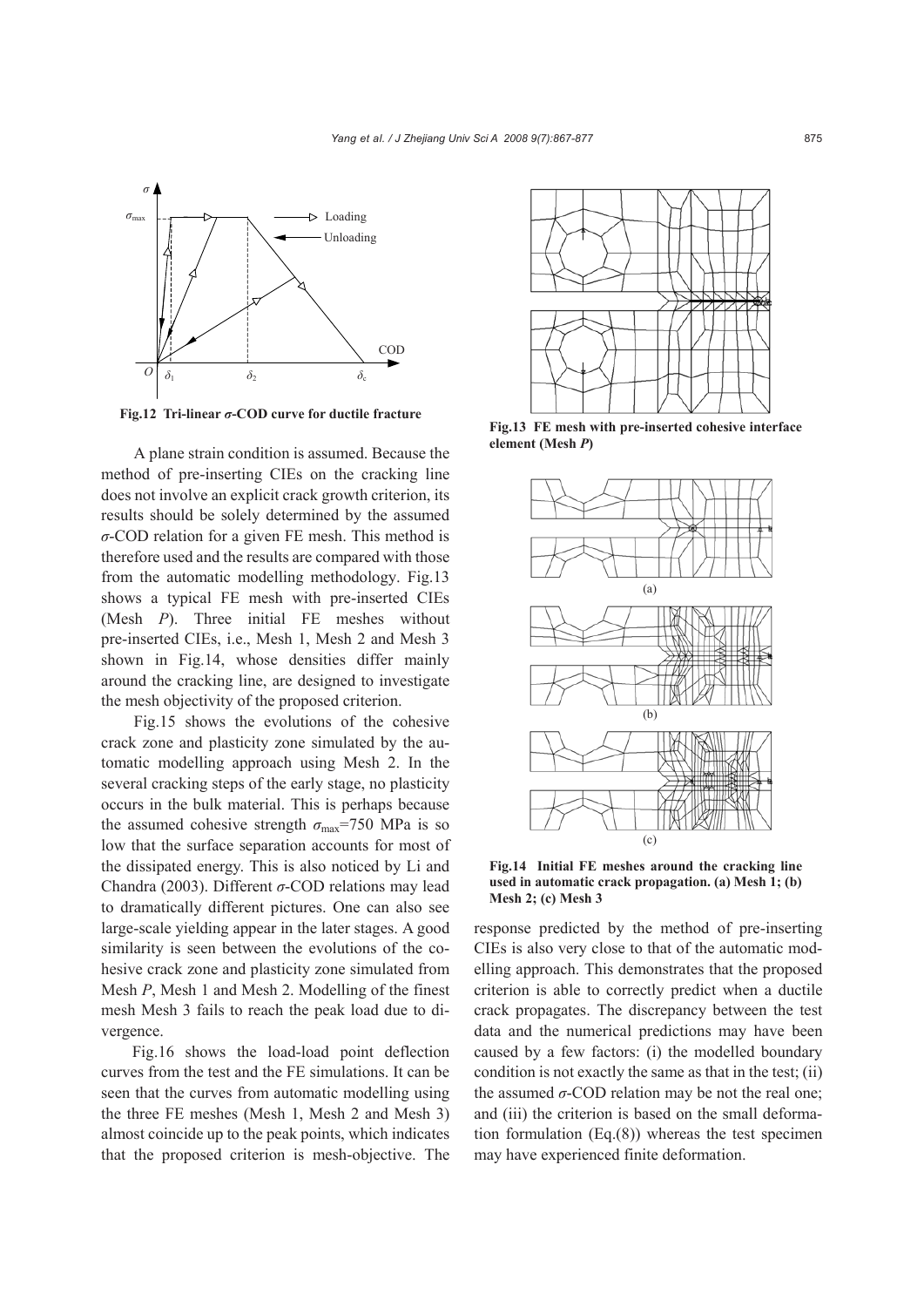





**Fig.16 Load-load point deflection curves of the CT specimen**

## **CONCLUSION**

This paper has derived an explicit crack propagation criterion based on the Griffith energy concept and the CZM. The criterion has been implemented in an in-house finite element program based on the fully automatic discrete crack modelling methodology. Three examples were modelled to validate the proposed criterion. Good agreement between the numerical results and the experimental data has been observed.

It has been demonstrated that a unified numerical framework for modelling fracture in both quasi-brittle and ductile materials is possible due to the wide applicability of the proposed criterion. Much work remains to further validate it both experimentally and numerically, especially for multi-cracking problems and mixed-mode ductile cracking problems involving large yielding.

#### **References**

- ACI Report 446.3R-97, 1997. Finite Element Analysis of Fracture in Concrete Structures: State-of-the-Art. Reported by ACI Committee 446.
- Arrea, M., Ingraffea, A.R., 1982. Mixed-mode Crack Propagation in Mortar and Concrete. Report No. 81-13, Department of Structural Engineering, Cornell University, USA.
- Bocca, P., Carpinteri, A., Valente, S., 1991. Mixed-mode fracture of concrete. *International Journal of Solid and Structures*, **27**(9):1139-1153. [doi:10.1016/0020-7683(91) 90115-V]
- Bresler, B., Scordelis, A.C., 1963. Shear strength of reinforced concrete beams. *Journal of the American Concrete Institute*, **60**(4):51-72.
- Dhar, S., Dixit, P.M., Sethuraman, R., 2000. A continuum damage mechanics model for ductile fracture. *International Journal of Pressure Vessels and Piping*,